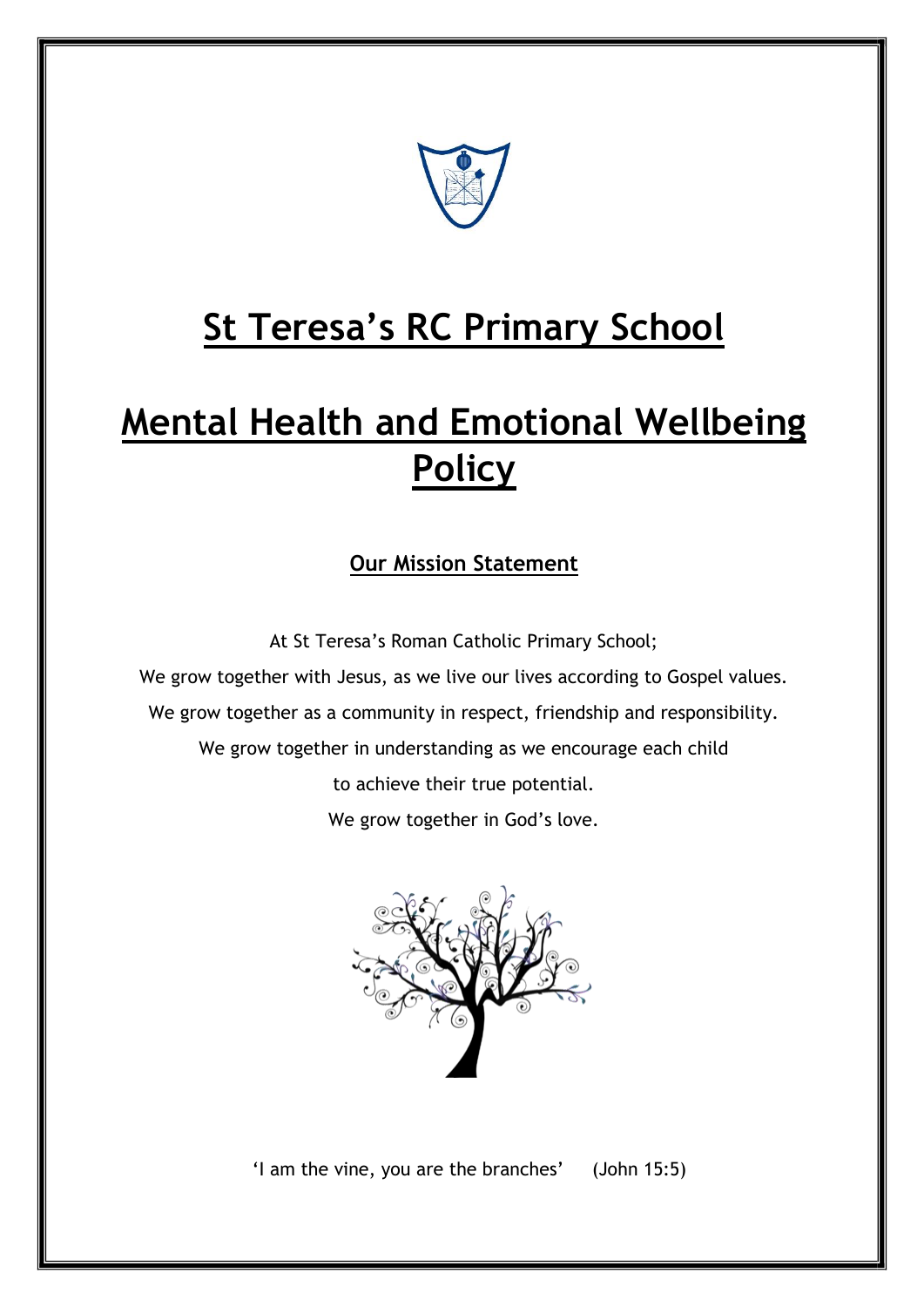**Date Prepared:** March 2022

**Date to be reviewed:** March 2023

#### **Policy Statement**

At St. Teresa's RC Primary School, we are committed to supporting the emotional health and wellbeing of our pupils and staff.

We have a supportive and caring ethos and our approach is respectful and kind, where each individual and contribution is valued.

At our school we know that everyone experiences life challenges that can make us vulnerable and at times, anyone may need additional emotional support. We take the view that positive mental health is everybody's business and that we all have a role to play.

At our school we:

- help children to understand their emotions and feelings better
- help children feel comfortable sharing any concerns or worries
- help children socially to form and maintain relationships
- promote self-esteem and ensure children know that they count
- encourage children to be confident and 'dare to be different'
- help children to develop emotional resilience and to manage setbacks

We promote a mentally healthy environment through:

- Promoting our school values and encouraging a sense of belonging
- Promoting pupil voice and opportunities to participate in decision-making
- Celebrating academic and non-academic achievements
- Providing opportunities to develop a sense of worth through taking responsibility for themselves and others
- Providing opportunities to reflect
- Access to appropriate support that meets their needs

We pursue our aims through:

- Universal, whole school approaches
- Support for pupils going through recent difficulties including bereavement
- Specialised, targeted approaches aimed at pupils with more complex or long term difficulties, including attachment disorder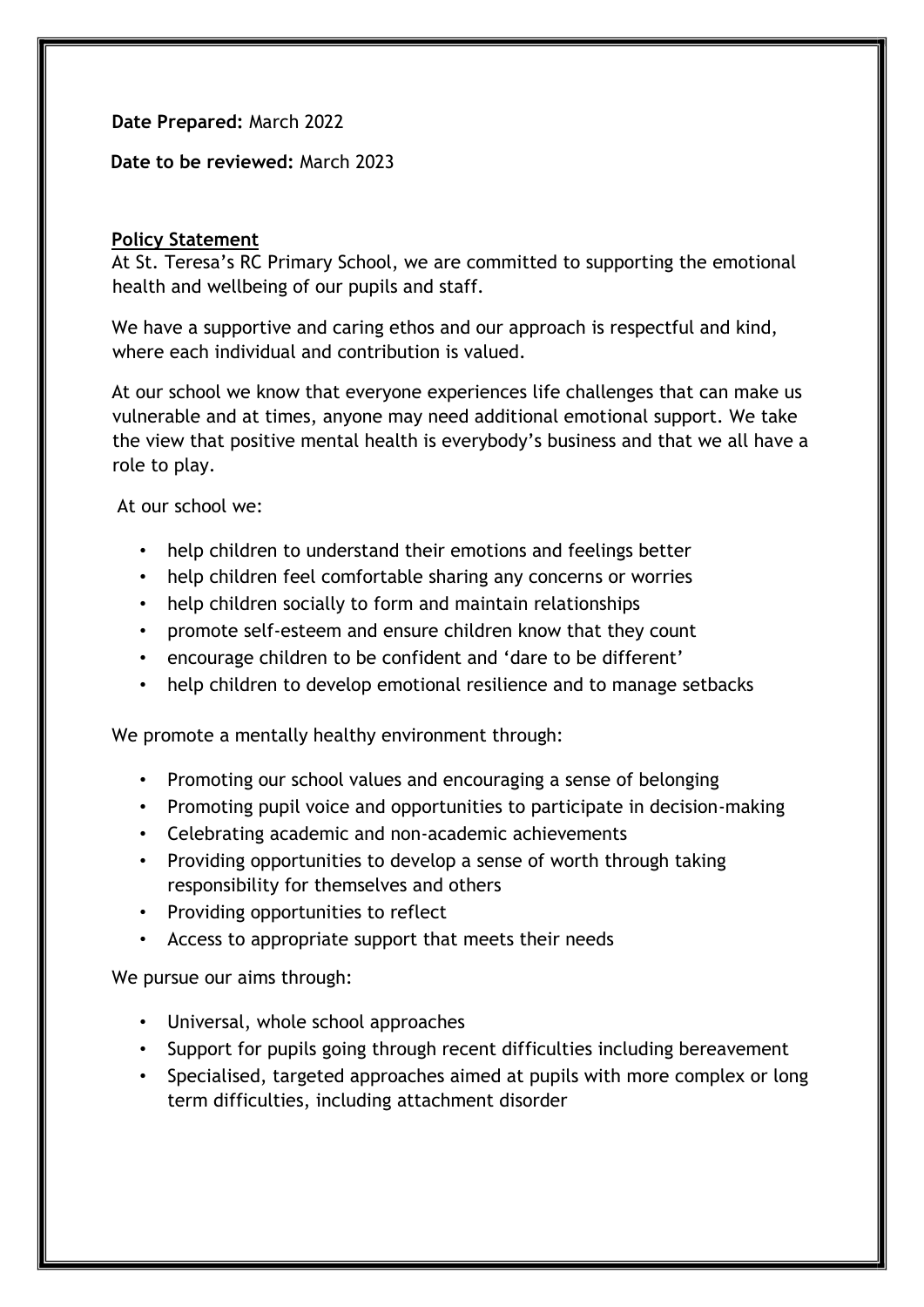#### **Scope**

This policy should be read in conjunction with our Medical policy and our SEND policy in cases where pupils mental health needs overlap with these. This policy should also be read in conjunction with policies for Behaviour and Anti-bullying, and PSHE and SMSC policies. It should also sit alongside child protection procedures.

#### **Lead Members of Staff**

Whilst all staff have a responsibility to promote the mental health of students, staff with a specific, relevant remit include:

- Sandra Burgess Designated Safeguarding Lead
- Samantha Fairhurst Deputy Safeguarding Lead, RE and PSHE coordinator
- Lisa McCandless Deputy Safeguarding Lead, SENDCO and Senior Mental Health Lead
- Gemma Taylor SEND and Mental Health Governor
- Jean McKenna Safeguarding Governor

#### **Teaching about Mental Health**

The skills, knowledge and understanding needed by our students to keep themselves mentally healthy and safe are included as part of our RSHE curriculum.

The specific content of lessons will be determined by the specific needs of the cohort we're teaching but we will also use the RSHE 'Ten:Ten Life to the Full' scheme to ensure that we teach mental health and emotional wellbeing issues in a safe and sensitive manner.

Project Evolve is also used to support online safety for all pupils.

Miss McCandless teaches dedicated sessions on Mental Health and Wellbeing, during national Mental Health weeks throughout the year.

#### **Targeted support**

The school will offer support through targeted approaches for individual pupils or groups of pupils which may include:

- Circle time approaches or activities.
- CARITAS counsellor 1:1 sessions or small groups, Relaxkids sessions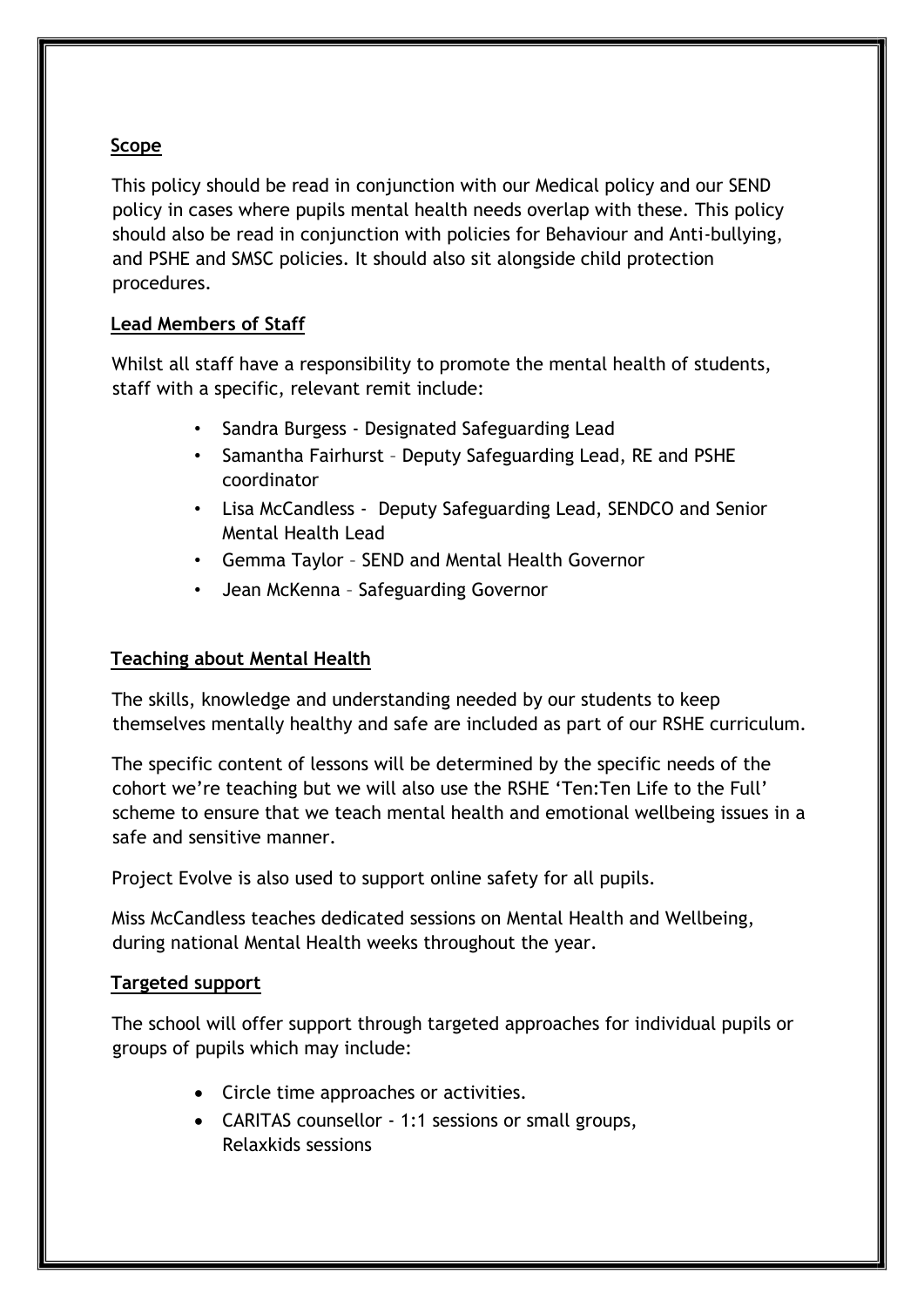- Managing feelings resources e.g. 'worry boxes' and 'worry eaters'
- Managing emotions resources such as 'the Incredible 5 point scale'
- Salford Thrive in Education Mental Health and Wellbeing support including intervention groups and 1:1 referrals
- Salford Foundation 92 Mental Health and Wellbeing groups
- Kooth Mental Health charity for transition sessions in Year 6
- Salford Foundation learning and support sessions with social action coordinators
- CAMHS iReach service
- Extra transition visits to the high school for anxious pupils
- Family wellbeing programme of support
- Playground leader support from F92 coaches
- Subscription to Edupod learning and resource platform, through MH lead training
- Free Anna Freud, Place2be and ELSA support resources – signposted to staff through MH lead
- Therapeutic activities including art, Lego Therapy Club and relaxation and mindfulness techniques.

The school will make use of resources to assess and track wellbeing as appropriate including:

- Strengths and Difficulties questionnaire
- The Boxall Profile
- Emotional literacy scales
- Mind Star

#### **Signposting**

We will ensure that staff, pupils and parents are aware of what support is available within our school and how to access further support.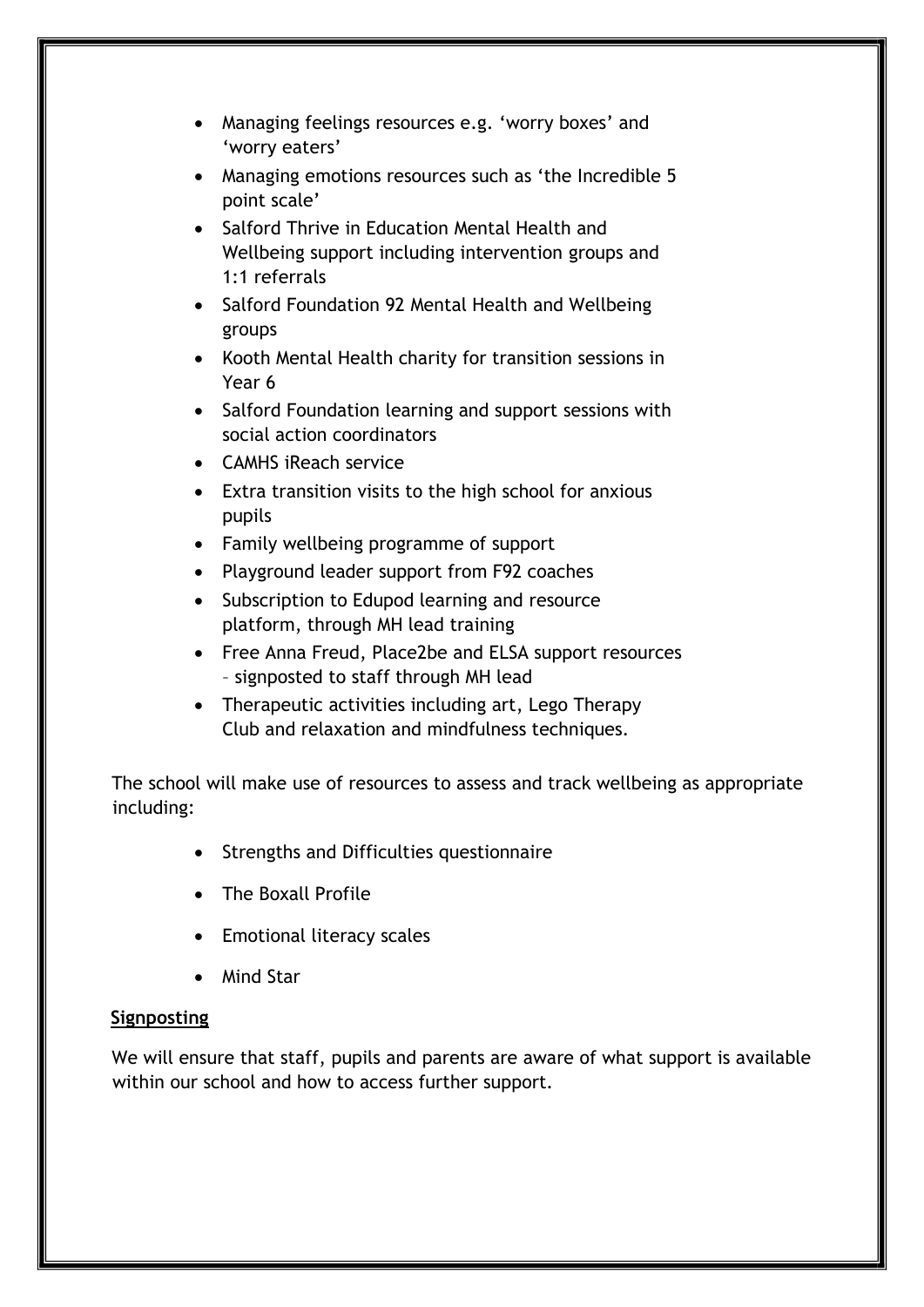#### **Identifying needs and Warning Signs**

All staff will complete pupil premium and vulnerable pupils grids, aimed at identifying a range of possible difficulties including:

- **Attendance**
- Punctuality
- Relationships
- Approach to learning
- Physical indicators
- Negative behaviour patterns
- Family circumstances
- Recent bereavement
- Health indicators

These are levelled using the North Yorkshire Safeguarding Vulnerability checklist, to aid identification and prioritise support strategies.

School staff may also become aware of warning signs which indicate a student is experiencing mental health or emotional wellbeing issues. These warning signs should always be taken seriously and staff observing any of these warning signs should communicate their concerns with the designated child protection and safeguarding officer or the emotional wellbeing lead as appropriate. All concerns and communications will be recorded on the CPOMs system.

Possible warning signs include:

- Changes in eating / sleeping habits
- Becoming socially withdrawn
- Changes in activity and mood
- Talking or joking about self-harm or suicide
- Expressing feelings of failure, uselessness or loss of hope
- Repeated physical pain or nausea with no evident cause
- An increase in lateness or absenteeism

### **Working with Parents**

In order to support parents we will:

- Highlight sources of information and support about mental health and emotional wellbeing on our school website
- Share and allow parents to access sources of further support e.g. through Solihull parenting webinars, school website and Twitter page, signposts to Mental Health websites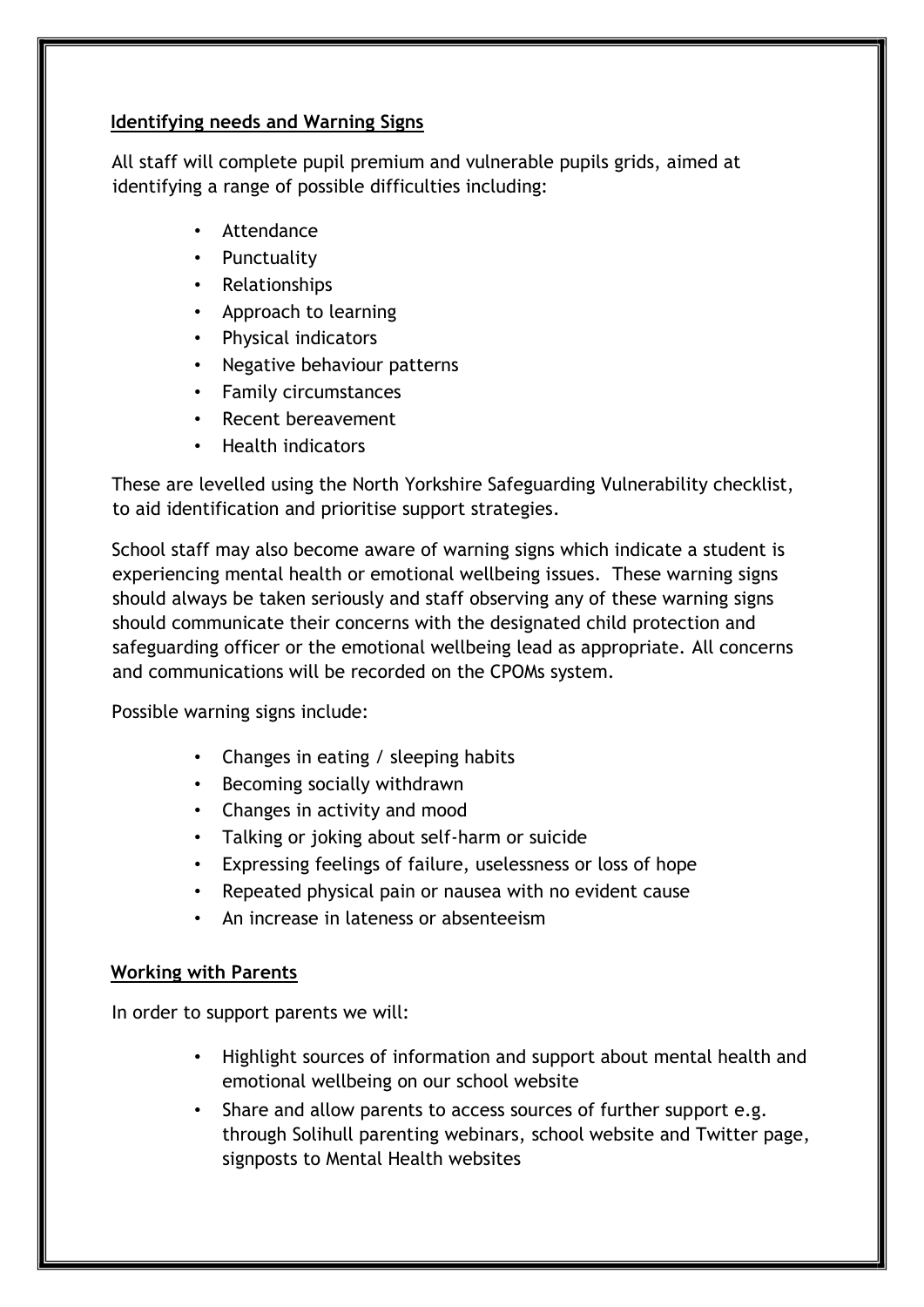- Ensure that all parents are aware of who to talk to, and how to go about this, if they have concerns about their child.
- Make our emotional wellbeing and mental health policy easily accessible to parents
- Share ideas about how parents can support positive mental health in their children.
- Keep parents informed about the mental health topics their children are learning about in PSHE and share ideas for extending and exploring this learning at home.

#### **Working with other agencies and partners**

As part of our targeted provision the school will work with other agencies to support children's emotional health and wellbeing including:

- The school nurse
- Educational psychology services
- Behaviour support through the Primary Inclusion Team (PIT)
- Paediatricians
- CAMHS (child and adolescent mental health service)
- CAMHS iReach service
- CARITAS Counselling service
- Family support workers
- Salford Thrive in Education team
- Foundation 92 support
- Kooth MH charity
- Salford Foundation social action coordinators

### **Training**

As a minimum, all staff will receive regular training about recognising and responding to mental health issues as part of their regular child protection training in order to enable them to keep students safe.

Our CARITAS counsellor advises staff on a case by case basis and staff are invited to review meetings with parents and counsellor.

We subscribe to the Edupod learning portal, which provides free online training suitable for staff wishing to know more about a specific issue.